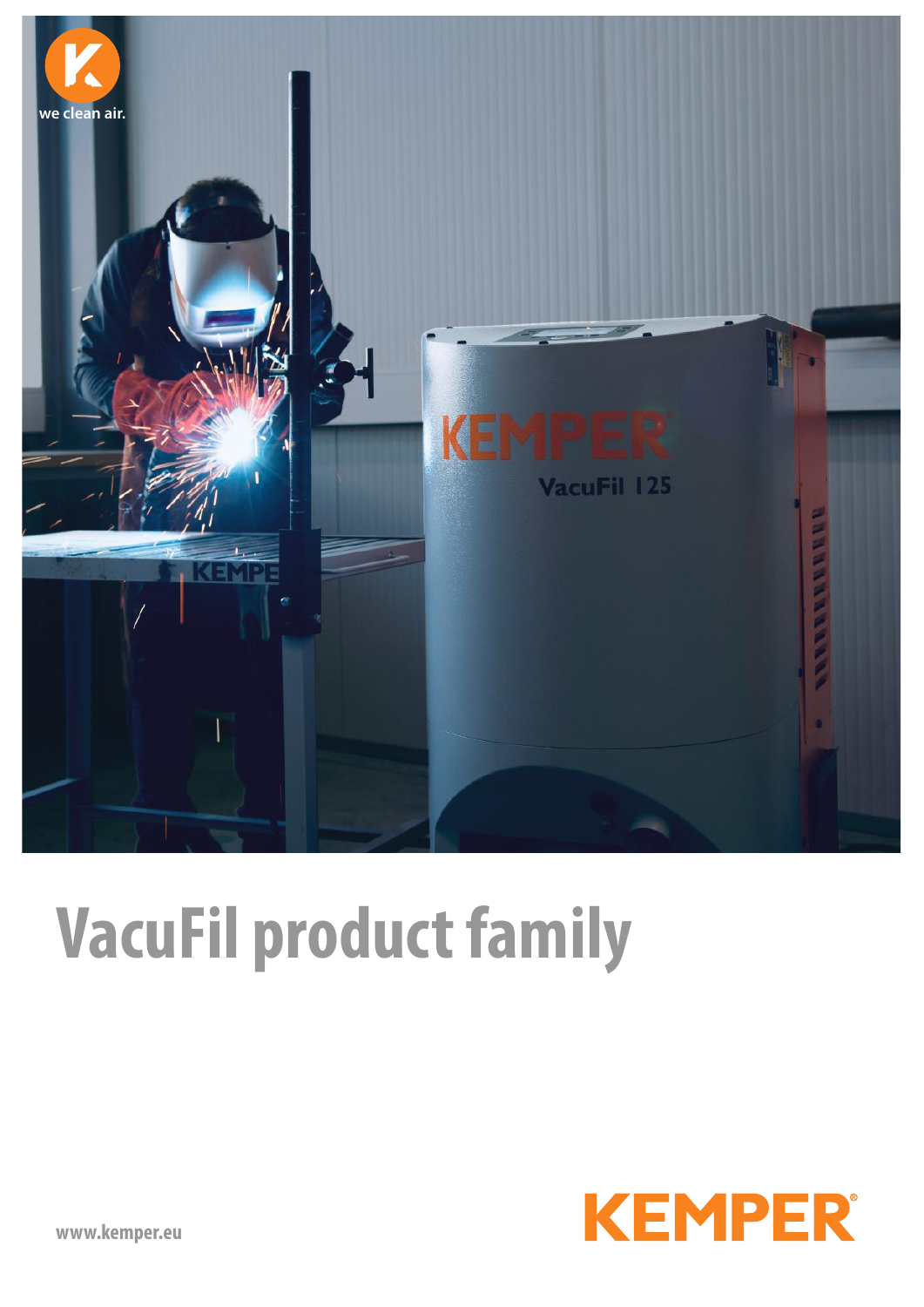## **The new VacuFil product family** Six capacity variants for the burner-integrated extraction system

It is not possible to extract hazardous substances more effectively or closer to the welding seam: The new VacuFil units from KEMPER ensure effective health protection at the workplace. As international standards will require higher extraction capacities in the future, various capacity variants of the mobile high-vacuum extraction units are already available in order to comply with the legal requirements of the future.

The new VacuFil units are available as three analogue basic variants and three digital solutions with extraction capacities of 125, 150 and 250 m<sup>3</sup>/h. While the basic variants regulate the extraction capacity manually, the digital version automatically adjusts the required extraction volume to the respective flue gas extraction torch that is used – just like cruise control.



### **KEMPER**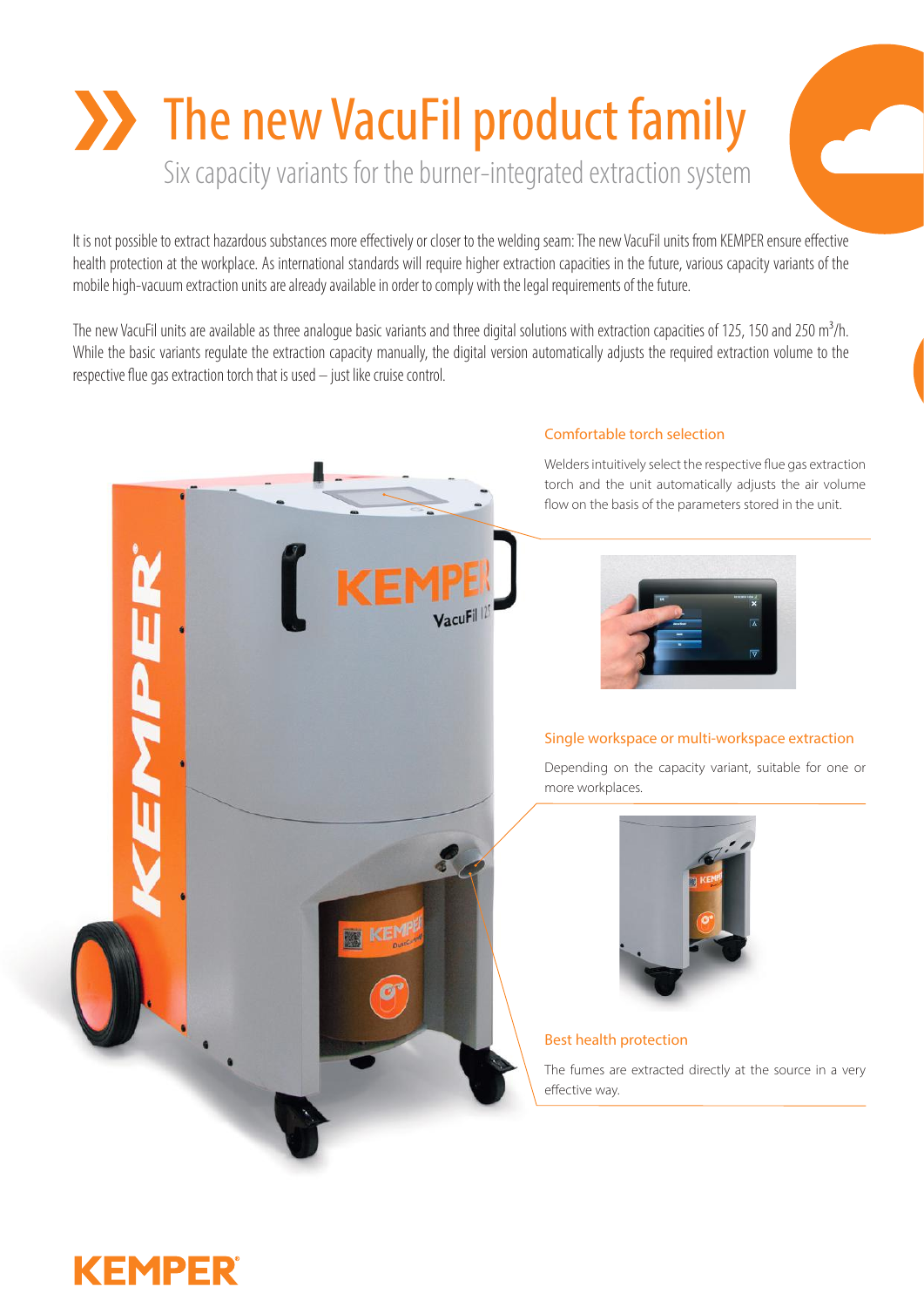

#### **Order data**

| Art. no. | <b>Description</b> |  |  |
|----------|--------------------|--|--|
| 82400    | VacuFil 125i       |  |  |
| 82401    | VacuFil 125        |  |  |
| 82410    | VacuFil 150i       |  |  |
| 82411    | VacuFil 150        |  |  |
| 82420    | VacuFil 250i       |  |  |
| 82421    | VacuFil 250        |  |  |
|          |                    |  |  |

**Replacement and accessory parts**

| Art. no.   | <b>Description</b>                                     |  |  |
|------------|--------------------------------------------------------|--|--|
| 109 0434   | 4m <sup>2</sup> Kemtex ePTFE membrane filter cartridge |  |  |
| 109 0472   | Prefilter mats for motor cooling (set of 10)           |  |  |
| 119 0951   | Disposal bin for VacuFil 125                           |  |  |
| 94 102 702 | Start/stop automatic mode as a sensor, 5 m             |  |  |
|            | connection cable (125i, 150i, 250i)                    |  |  |

#### **Applications**

- » High levels of smoke and dust
- » Non-stop operation
- » Torch extraction

#### **Properties**

- » Automatic filter cleaning, differential pressure controlled
- » Side channel blower
- » KemTex ePTFE filter cartridge
- » Contamination free dust removal in disposable containers
- » Kemper Cloud connection via wireless technology (125i, 150i, 250i)\*
- » Control via touch panel (125i, 150i, 250i)
- » Speed control via potentiometer (125, 150, 250)

#### **Benefits**

- » Best health protection for employees through use of KemTex ePTFE filter cartridges with surface filtration
- » Uninterrupted continuous operation due to automatically controlled filter cleaning
- » Comfortable flue gas extraction torch selection via touch display with automatic extraction capacity regulation (125i, 150i, 250i)
- » Stepless preselection of the side channel compressor speed (125, 150, 250)
- » Fleet management, remote maintenance and predictive maintenance using self-sufficient cloud (125i, 150i, 250i)\*

#### **Accessories**

- » Automatic start/stop
- » Extraction hose
- » Slit and funnel nozzle
- » Connector for welding torches
- » Kemper-Connect cloud (125i, 150i, 250i)\*

\*Cloud function: Cloud use free of charge for 12 months